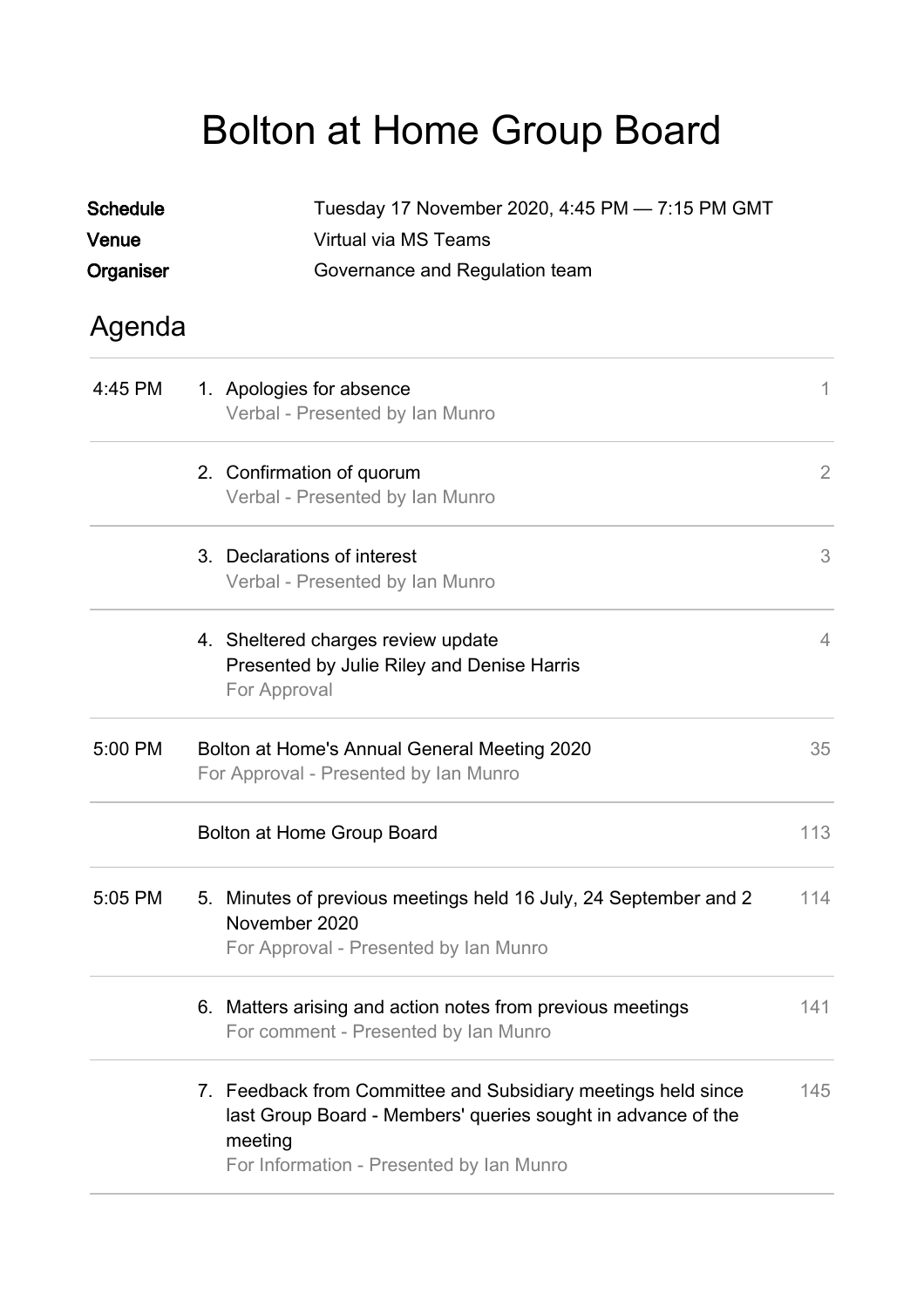|         | 7.1. Group Governance Committee held 7 October 2020                                                                                                             | 147 |
|---------|-----------------------------------------------------------------------------------------------------------------------------------------------------------------|-----|
|         | 7.2. Stonecross Board/Group Development Committee held 19<br>October 2020                                                                                       | 149 |
|         | 7.3. R-haus Board held 20 October 2020                                                                                                                          | 151 |
|         | 7.4. Starts with you Board held 3 November 2020                                                                                                                 | 153 |
|         | 7.5. Group Audit & Risk Committee held 4 November 2020                                                                                                          | 155 |
|         | 7.6. Arcon Board held 10 November 2020                                                                                                                          | 158 |
| 5:10 PM | 8. Group CEOs update<br>Verbal - Presented by Jon Lord                                                                                                          | 160 |
| 5:20 PM | 9. Trinity Retail Park<br>For Approval - Presented by Noel Sharpe, Edward Mellor and<br><b>Carol Southern</b>                                                   | 162 |
| 5:40 PM | 10. Housing Ombudsman complaint handling code – Bolton at<br>Home and Arcon self-assessment<br>Presented by Warren Brierley and Debra Dodsworth<br>For Approval | 213 |
| 5:50 PM | 11. Strategic performance report to Board quarter 2 2020/21 and<br>strategic Leadership Team plan updates<br>For Approval - Presented by Caroline Fraser        | 223 |
|         | 12. Subsidiaries performance report to Parent Board quarter 2<br>2020/21<br>For Approval - Presented by Caroline Fraser                                         | 271 |
|         | 13. Group health and safety report<br>For Approval - Presented by Caroline Fraser                                                                               | 290 |
| 6:05 PM | 14. Financial monitoring report quarter 2 2020/21<br>For Approval - Presented by Joan Wyatt                                                                     | 320 |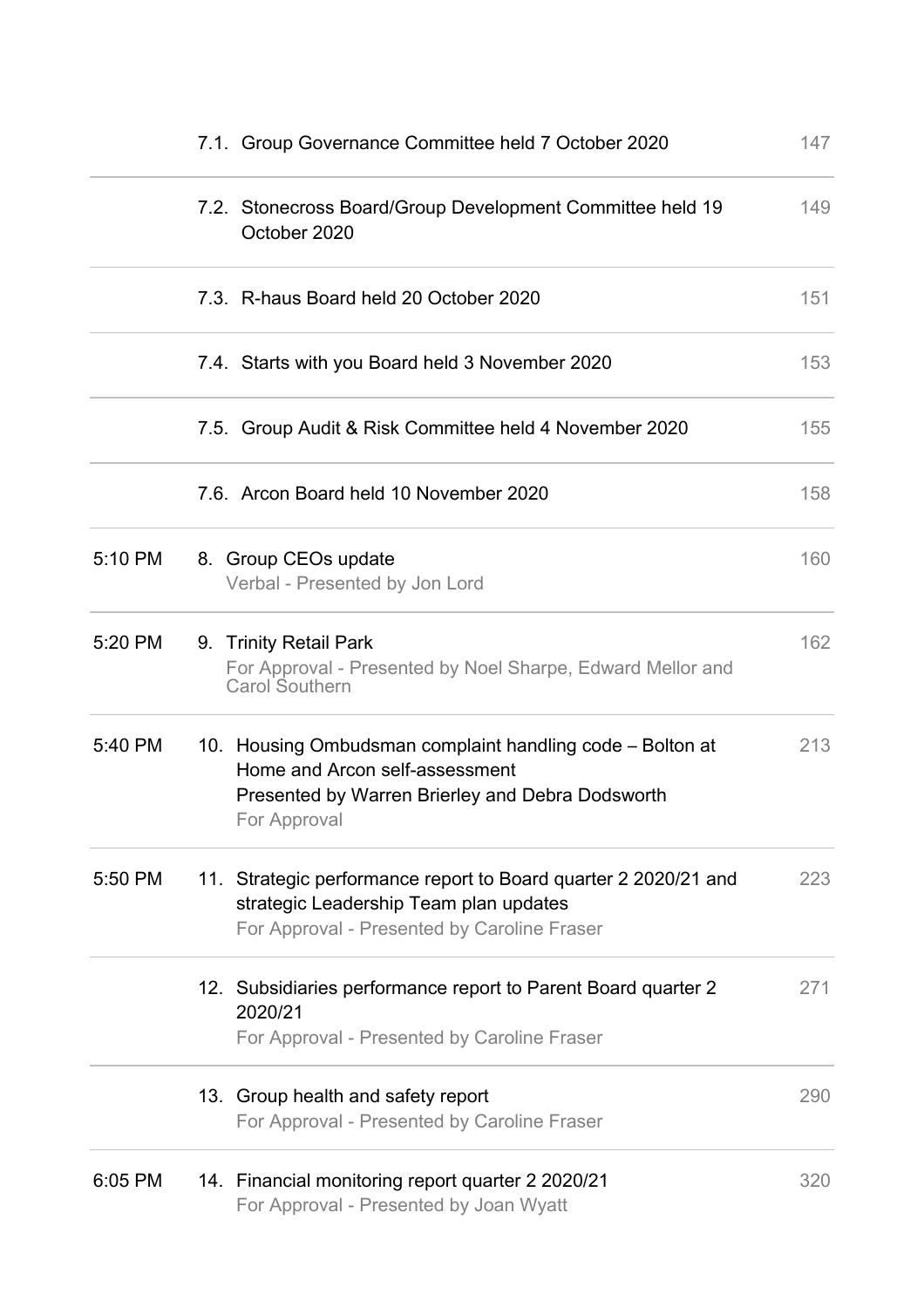| 6:15 PM | 15. Treasury management update<br>For Approval - Presented by Edward Mellor                                                                                    | 349 |
|---------|----------------------------------------------------------------------------------------------------------------------------------------------------------------|-----|
| 6:20 PM | 16. Group sales update<br>For Approval - Presented by Dominic Conway                                                                                           | 354 |
|         | 17. R-haus revised business plan budget<br>For Approval - Presented by Dominic Conway                                                                          | 362 |
| 6:35 PM | 18. Asset investment report<br>For Approval - Presented by Carol Southern                                                                                      | 369 |
| 6:45 PM | 19. Nominations to Boards/Committees/Subsidiaries<br>For Approval - Presented by Tina Cunliffe                                                                 | 377 |
| 6:50 PM | 20. Items already presented elsewhere in the governance structure<br>and requiring Group Board approval - members' queries sought<br>in advance of the meeting | 382 |
|         | 20.1. Group development programme<br>For Approval - Presented by Dominic Conway                                                                                | 384 |
|         | 20.2. Group Board and Committee member recruitment policy<br>For Approval - Presented by Tina Cunliffe                                                         | 400 |
|         | 20.3. Rent standard<br>For Approval - Presented by Edward Mellor                                                                                               | 410 |
|         | 20.4. BH HR & Group Governance Committee terms of reference<br>For Approval - Presented by Tina Cunliffe                                                       | 422 |
|         | 20.5. Confirmation of written resolutions<br>For Information - Presented by Tina Cunliffe                                                                      | 428 |
| 6:55 PM | 21. Group Board forward planning timetable<br>For comment - Presented by Deborah Thompson                                                                      | 431 |
|         | 22. Key messages to communicate to                                                                                                                             | 435 |